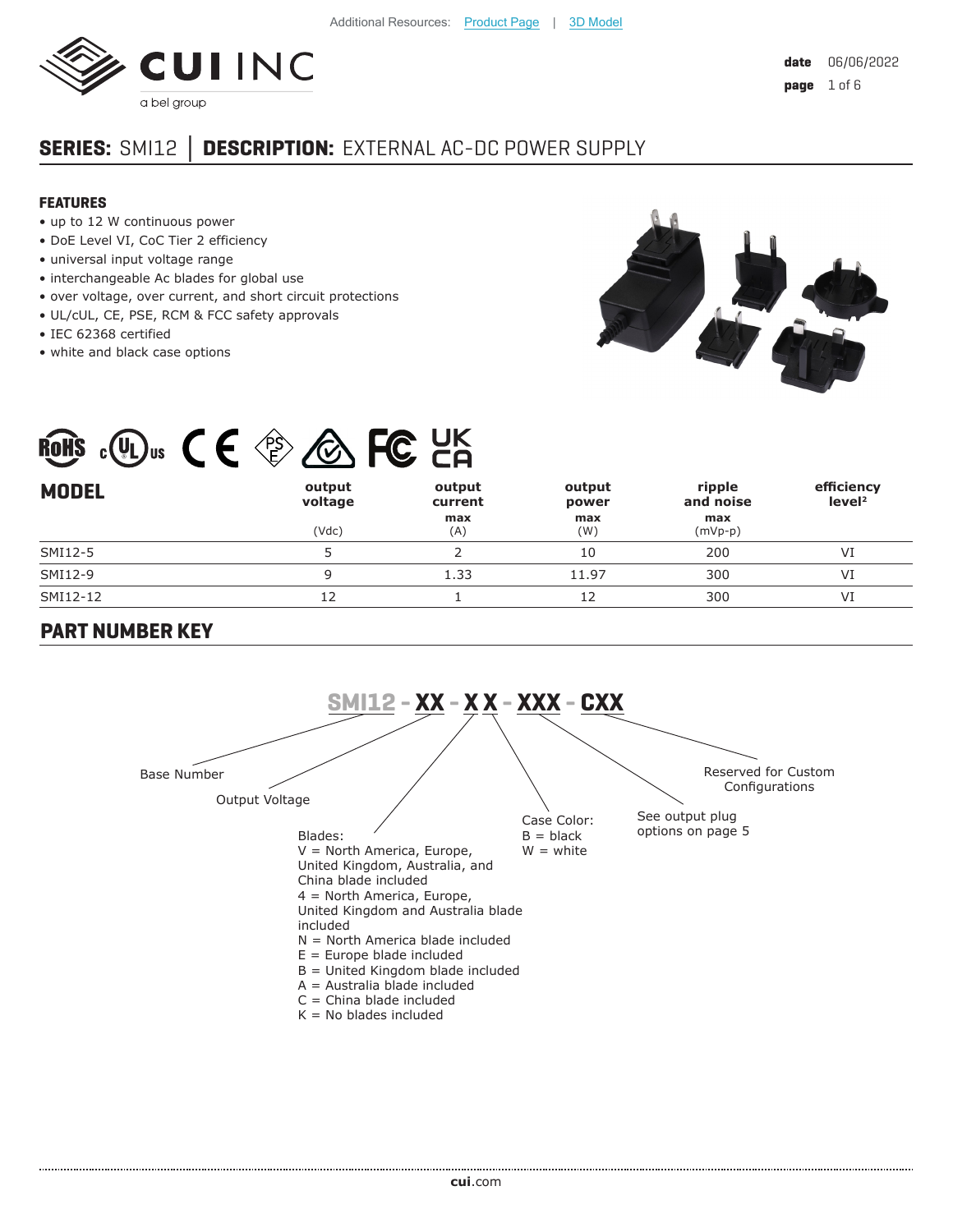#### **INPUT**

| parameter                      | conditions/description                                                | min    | typ | max   | units         |
|--------------------------------|-----------------------------------------------------------------------|--------|-----|-------|---------------|
| voltage                        |                                                                       | 90     |     | 264   | Vac           |
| frequency                      |                                                                       | 47     |     | 63    | Hz            |
| current                        |                                                                       |        |     | 0.5   | Α             |
| leakage current                | at nominal ac input voltage and frequency                             |        |     | 0.25  | mA            |
| no load power consumption      |                                                                       |        |     | 0.075 | W             |
| <b>OUTPUT</b>                  |                                                                       |        |     |       |               |
| parameter                      | conditions/description                                                | min    | typ | max   | units         |
| load regulation                |                                                                       |        | 5   |       | $\frac{0}{0}$ |
| start-up time                  | at nominal ac input voltage                                           |        |     | 3     | s             |
| rise time                      | at nominal input voltage                                              |        |     | 100   | ms            |
| hold-up time                   | at nominal input voltage                                              | 5      |     |       | ms            |
| <b>PROTECTIONS</b>             |                                                                       |        |     |       |               |
| parameter                      | conditions/description                                                | min    | typ | max   | units         |
| short-circuit protection       | auto recovery                                                         |        |     |       |               |
| over-voltage protection        |                                                                       |        |     | 12    | $\vee$        |
| over-current protection        | auto recovery                                                         |        |     | 3     | A             |
| <b>SAFETY &amp; COMPLIANCE</b> |                                                                       |        |     |       |               |
| parameter                      | conditions/description                                                | min    | typ | max   | units         |
| isolation voltage              | 10mA for 1 minute                                                     | 3,000  |     |       | Vac           |
| safety approvals               | UL/cUL, CE, RCM & PSE, UKCA                                           |        |     |       |               |
| EMI/EMC                        | EN 55032:2015, EN 55034:2010+A1:2015, FCC                             |        |     |       |               |
| <b>MTBF</b>                    | as per Telcordia SR-332, Issue 2 at 115/230 Vac,<br>full load, 0~40°C | 50,000 |     |       | hours         |

# RoHS yes

...................

## **ENVIRONMENTAL**

| parameter             | conditions/description | min   | typ | max | units         |
|-----------------------|------------------------|-------|-----|-----|---------------|
| operating temperature |                        |       |     | 40  | $\circ$       |
| storage temperature   |                        | $-20$ |     | 60  |               |
| operating humidity    |                        | 20    |     | 85  | $\%$          |
| storage humidity      |                        |       |     | 95  | $\frac{0}{0}$ |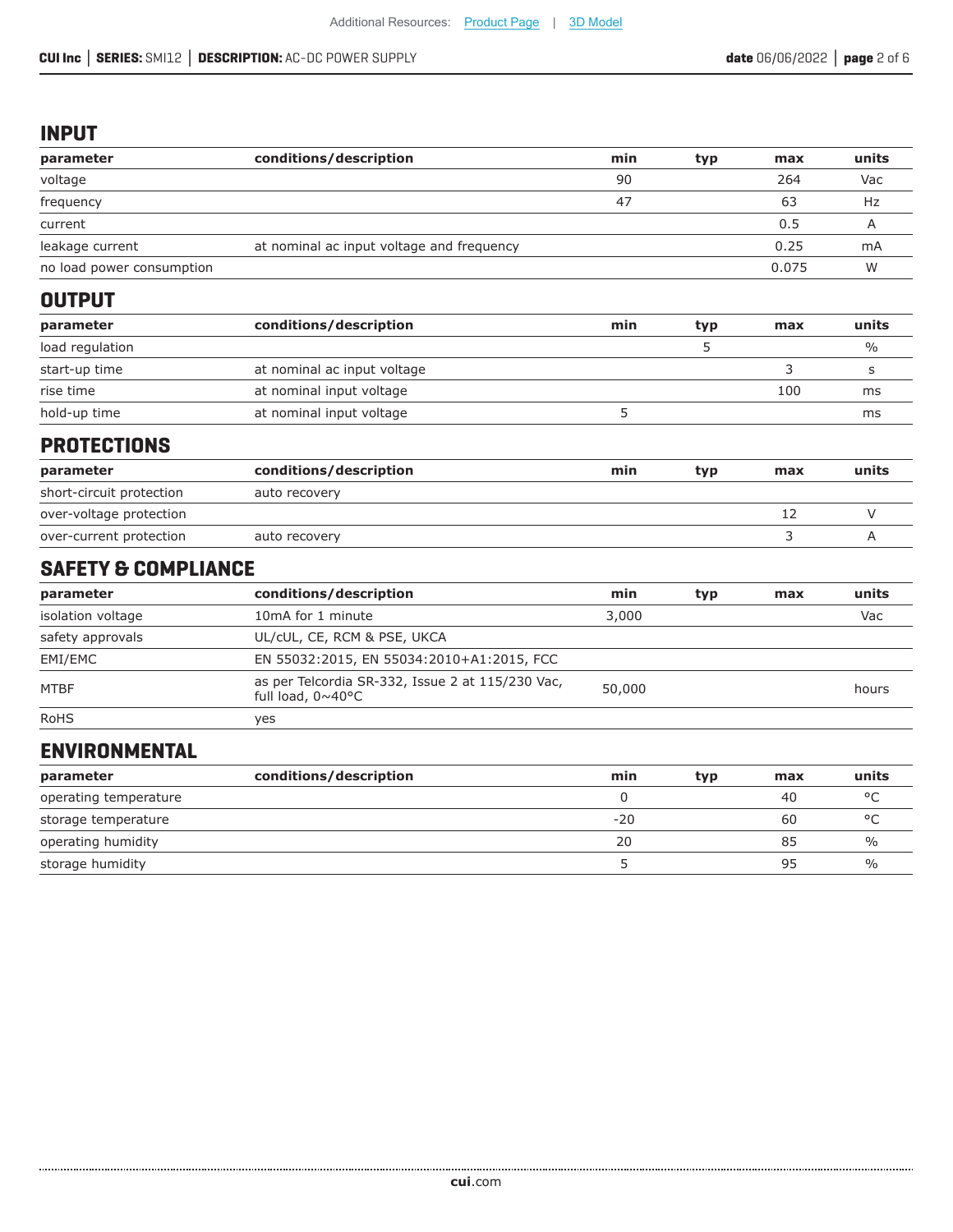# **MECHANICAL**

| parameter  | conditions/description | min | typ | max | units |
|------------|------------------------|-----|-----|-----|-------|
| dimensions | 70 x 32.8 x 48.5       |     |     |     | mm    |
| inlet plug | multi-blade wall mount |     |     |     |       |
| weight     |                        |     | 89  |     |       |

#### **MECHANICAL DRAWING**

 $\mathbf{r}$  and  $\mathbf{r}$  and  $\mathbf{r}$ 

units: mm tolerance: ±1

 $\mathbb{R}^2$ 









| INTERCHANGEABLE BLADES                      |               |              |             |             |             |  |
|---------------------------------------------|---------------|--------------|-------------|-------------|-------------|--|
| <b>BLADE</b><br><b>DESIGNATOR</b>           | N             | $\mathsf E$  | B           | A           | $\mathsf C$ |  |
| <b>REGION</b>                               | North America | Europe       | UK          | Australia   | China       |  |
| <b>BLADE ACCESSORY</b><br><b>BLACK CASE</b> | SMI-US-3L     | SMI-EU-3L    | SMI-UK-3L   | SMI-AU-3L   | SMI-CN-3L   |  |
| <b>BLADE ACCESSORY</b><br>WHITE CASE        | SMI-US-3L-W   | SMI-EU-3L-W  | SMI-UK-3L-W | SMI-AU-3L-W | SMI-CN-3L-W |  |
| <b>BLADE</b>                                | ( ଠ           | $\odot$<br>റ | □           |             | Ń           |  |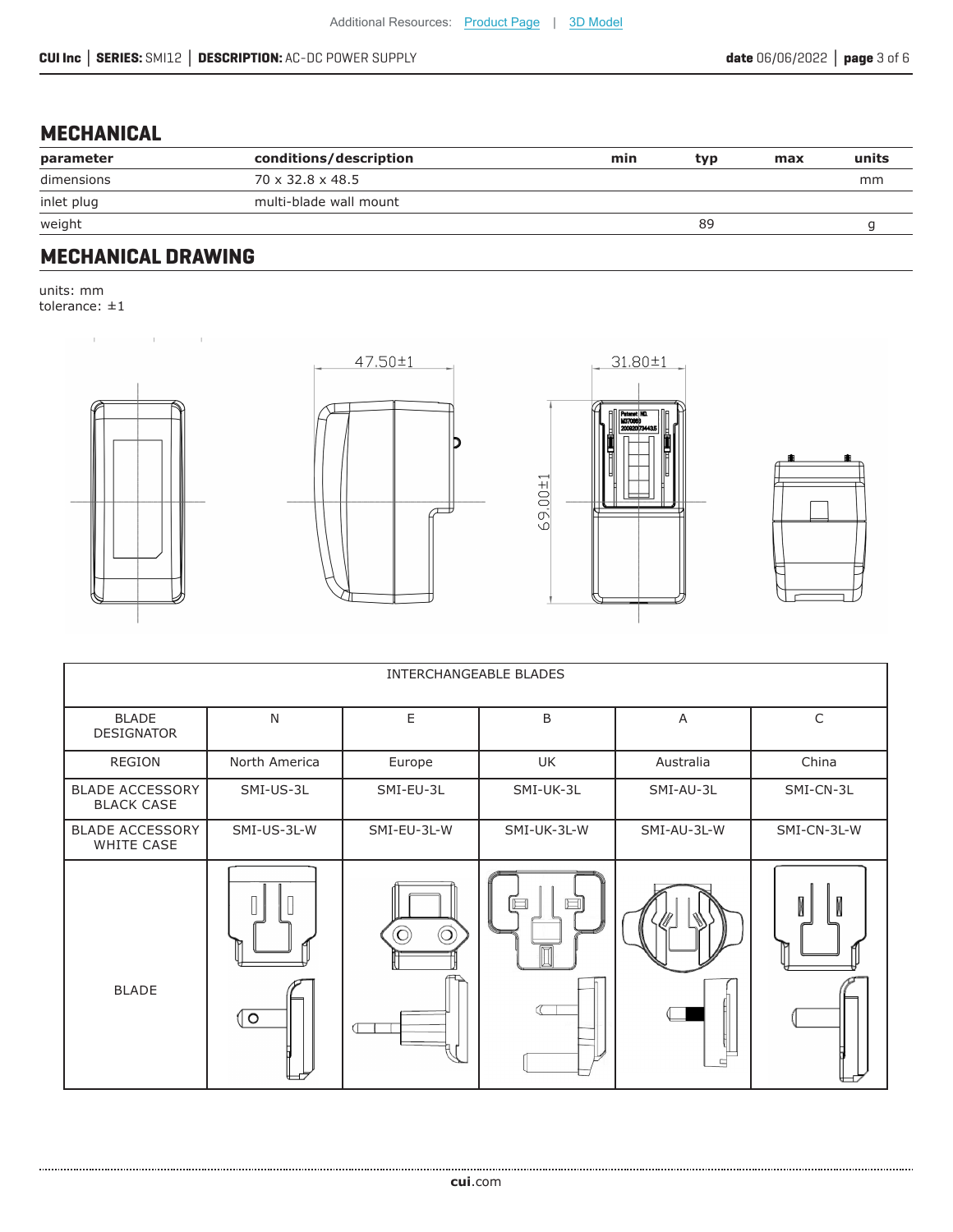#### **DC CORD**

units: mm



**Table 1**

| MODEL NO. | <b>CABLE</b>   | <b>CORD LENGTH</b> |
|-----------|----------------|--------------------|
| SMI12-5   | 20 AWG/2C 2468 | 1,500 mm $\pm$ 50  |
| SMI12-9   | 22 AWG/2C 2468 | 1,500 mm $\pm$ 50  |
| SMI12-12  | 24 AWG/2C 2468 | 1,500 mm $\pm 50$  |

#### **DC PLUG TYPE PART NUMBER KEY**



Note: 1. Contact CUI for additional plug options 2. Maximum insertion depth is 10mm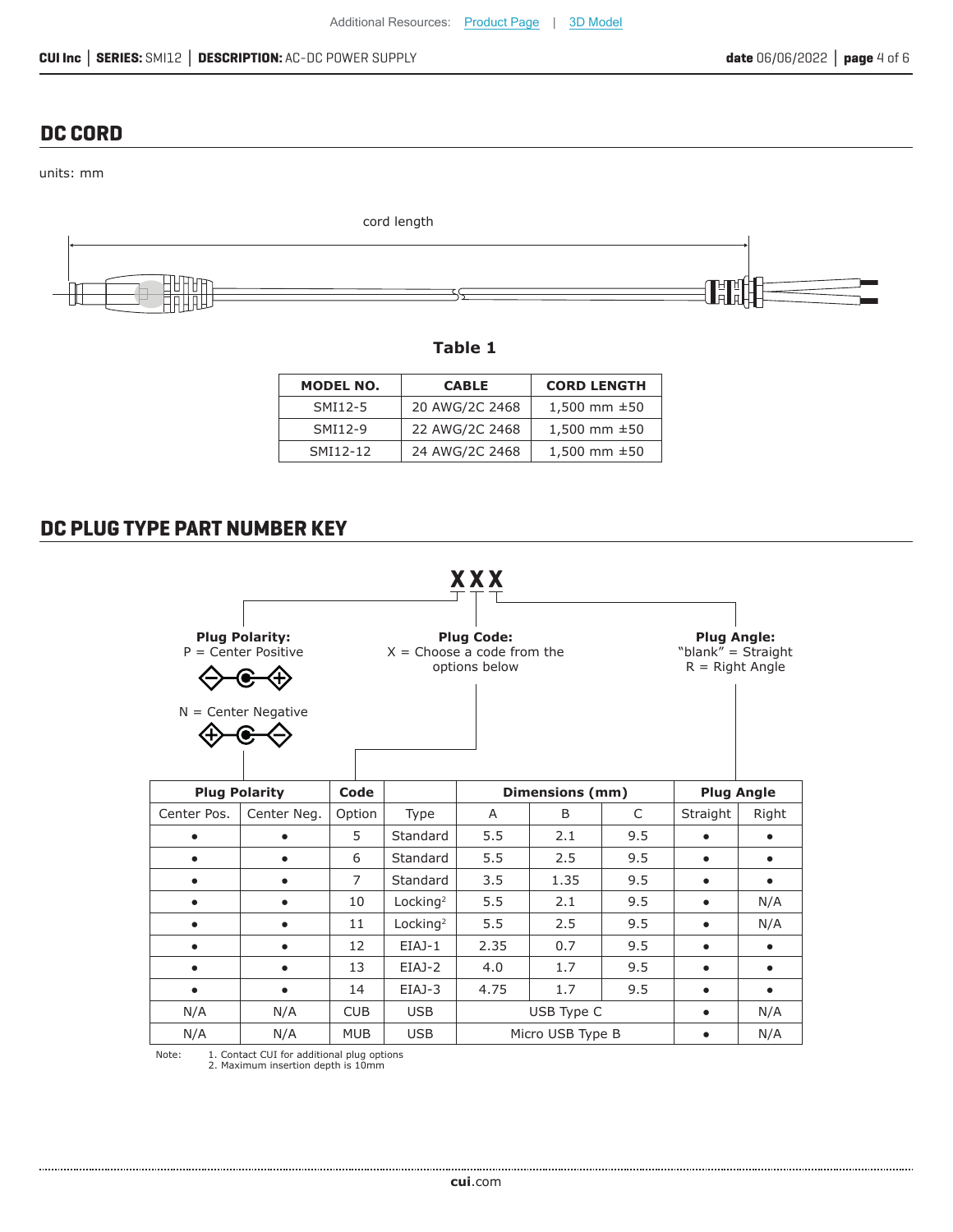## **DC PLUG TYPE**